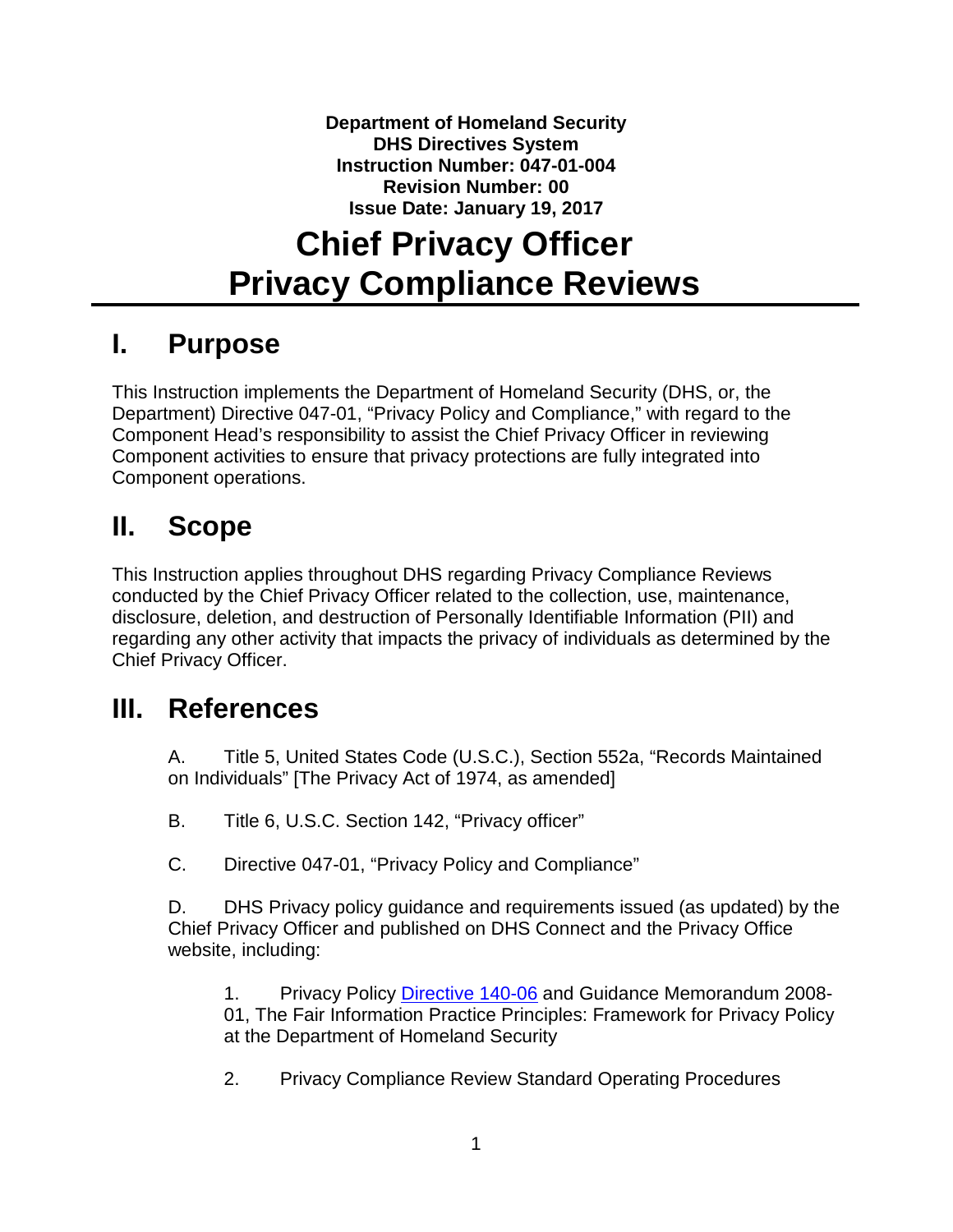# **IV. Definitions**

- A. **Privacy Compliance Review (PCR):** means both the DHS Privacy Office (PRIV) process to be followed and the document designed to provide a constructive mechanism to improve a DHS program's ability to comply with assurances made in existing Privacy Compliance Documentation including Privacy Impact Assessments (PIAs), System of Records Notices (SORNs), and/or formal agreements such as Memoranda of Understanding or Memoranda of Agreement, as well as compliance with DHS Privacy Policies.
- B. **Standard Operating Procedures**: as used in this Instruction, mean the "Privacy Compliance Review Standard Operating Procedure" (November 2016), available on the DHS Privacy Office website. The PCR Standard Operating Procedure provides a framework to guide PRIV in the design and execution of PCRs and describes the roles of PRIV, the Component Privacy Offices, and the program being reviewed.

# **V. Responsibilities**

A. The **Chief Privacy Officer** is responsible for:

1. Conducting Privacy Compliance Reviews according to the PCR Standard Operating Procedure posted on the PRIV's website.

2. Assigning staff across PRIV, as appropriate, to serve on a PCR team.

3. Assessing implementation status of PCR recommendations based on follow up reporting through Component Privacy Officer or Privacy Point of Contact from Program Manager or System Manager.

B. **Component Heads** are responsible for:

1. Supporting Program or System Manager and Component Privacy Officers when undergoing a PCR by, for example, prioritizing responses to a PCR, providing resources in which to respond, and implementing recommendations.

2. Directing Program or System Manager or other responsible office(s) within the Component to implement recommendations stemming from a PCR.

3. Directing the Component Privacy Officer or Privacy Point of Contact to work with the Program or System Manager to report on the implementation status, with evidence, of the recommendations.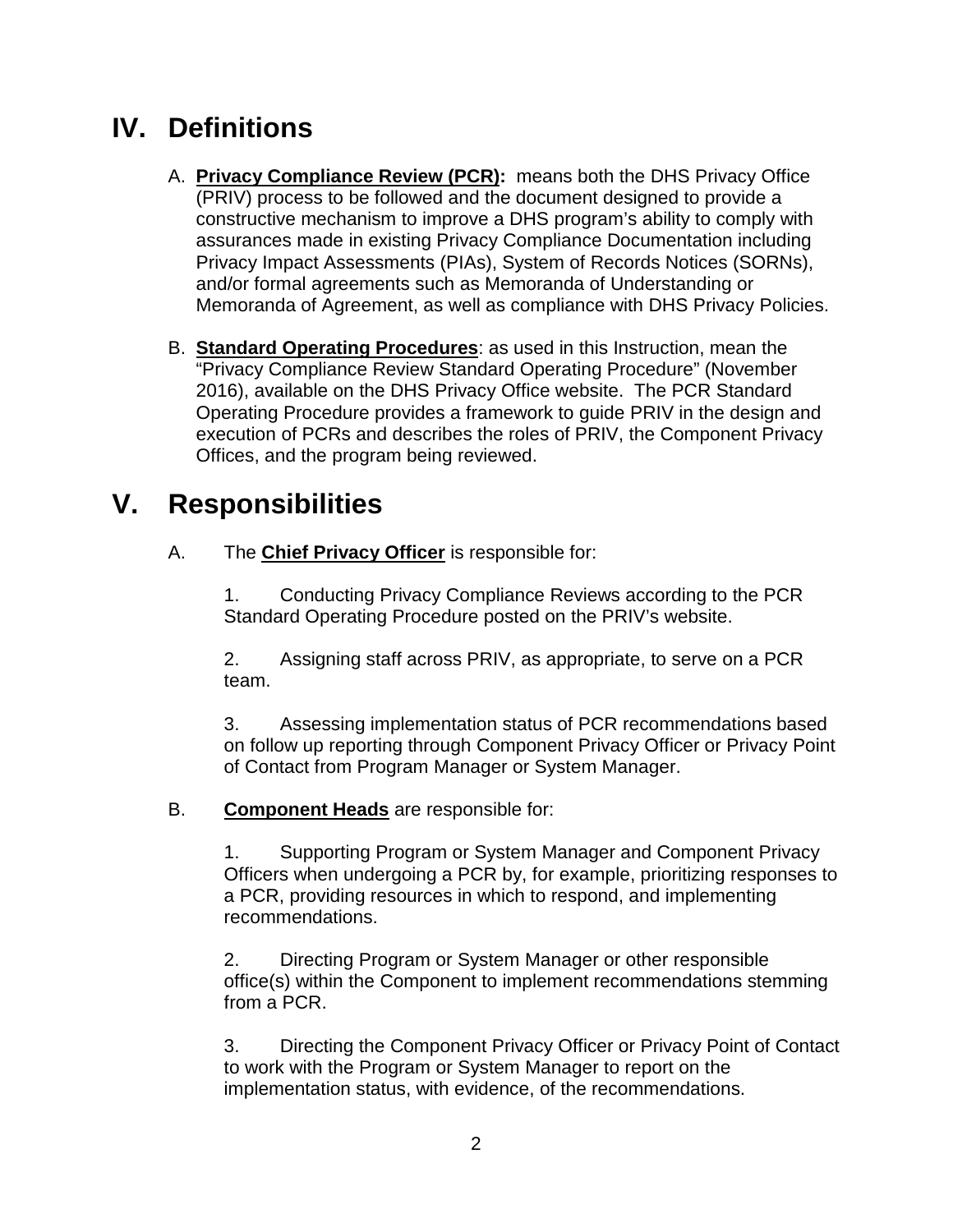#### C. **Component Privacy Officers** are responsible for:

1. Coordinating with the Program or System Manager as necessary to assist the PCR team in obtaining timely and relevant information.

2. Responding to all questionnaires, inquiries, and requests for additional documentation from the PCR team.

3. Coordinating, with the Program or System Manager as appropriate, in-person interviews between the PCR team and subject matter experts as necessary.

4. Reviewing and commenting on draft findings and recommendations, in coordination with the Program or System Manager, as appropriate.

5. Coordinating with the Program or System Manager or responsible office(s) within the Component to support implementation of PCR recommendations.

6. Facilitating and approving reports on the implementation status of the recommendations from the Program or System Manager or responsible office(s) within the Component to the PCR team on whatever schedule is agreed to and documented in the PCR report.

D. **Privacy Points of Contact (PPOCs)** are responsible for assuming the duties of Component Privacy Officers in Components that do not have Privacy Officers.

E. **Program Managers** and **System Managers** are responsible for:

1. Collaborating with the Component Privacy Officer or PPOC as necessary to assist the PCR team in obtaining timely and relevant information.

2. Participating, as required, in meetings with the PCR team.

3. Responding to all questionnaires, inquiries, and requests for additional documentation from the PCR team.

4. Coordinating, with Component Privacy Officers or PPOCs as appropriate, in-person interviews between the PCR team and subject matter experts as necessary.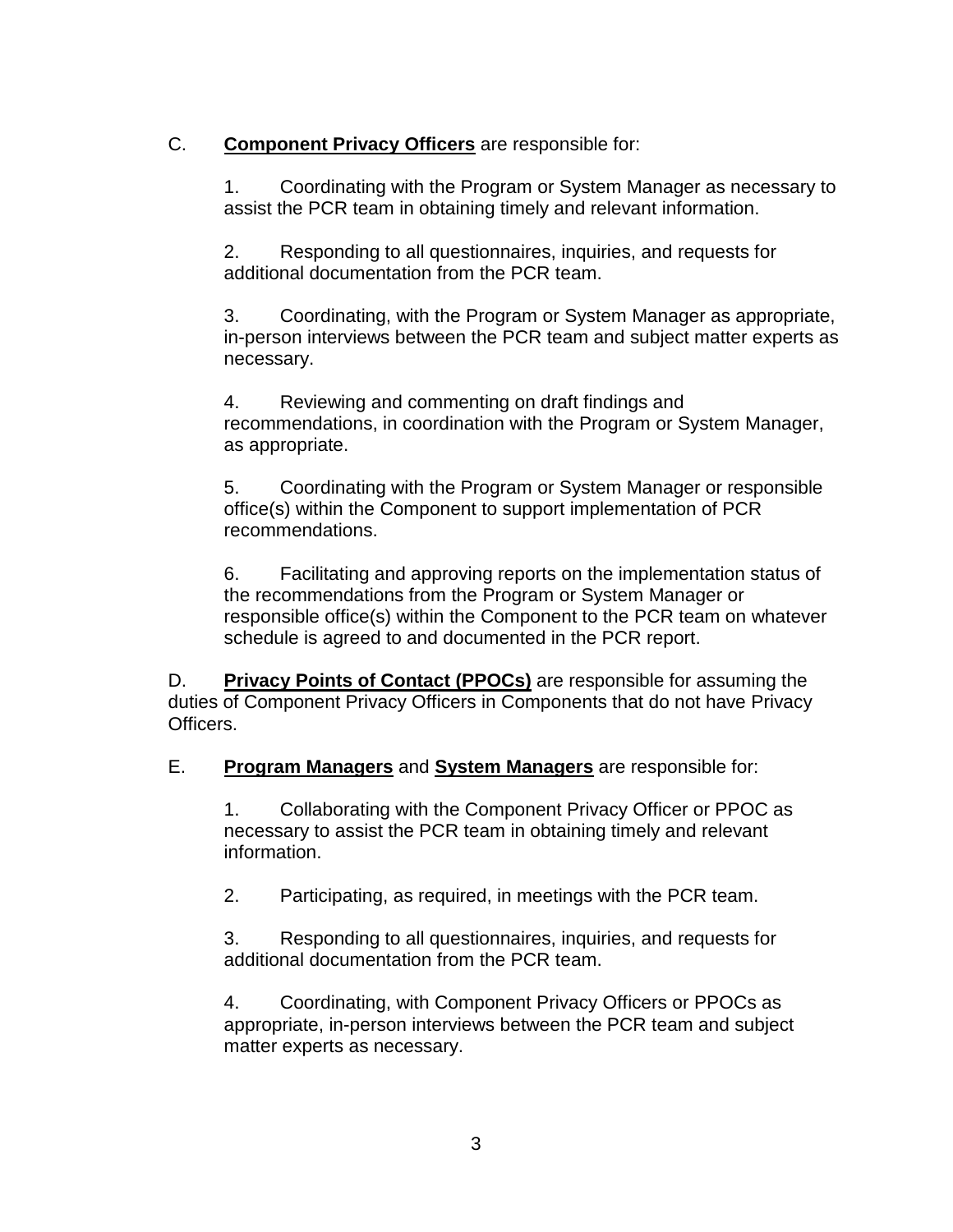5. Reviewing and commenting on draft findings and recommendations, in coordination with Component Privacy Officers or PPOCs as appropriate.

6. Reporting, with evidence, the implementation status of the recommendations through the Component Privacy Officer or PPOC to the PCR team on whatever schedule is agreed to and documented in the PCR report.

F. The **Office of the General Counsel** is responsible for reviewing and commenting on draft products produced by the PCR team, as appropriate.

### **VI. Procedures**

A. Assisting with the PCR

1. Component Privacy Officer or PPOC and Program or System Manager collaborate closely with the DHS Privacy Office PCR team to conduct the PCR, as PCRs are designed to improve program or system privacy practices through a constructive and collaborative process.

#### B. Implementing PCR Recommendations

1. If Component Program or System Manager or other responsible office(s) within Component do not concur with a PCR recommendation, they may request revisions during the draft report review stage; however, the DHS Chief Privacy Officer retains the final authority to issue recommendations.

2. Component Program or System Manager or other responsible office(s) within Component fully implement the recommendations of the final PCR. PCR recommendations may include, but are not limited to, changes in program or system practices, updates to privacy documentation, informal discussions on lessons learned, or formal internal or publicly available reports.

#### C. Reporting Implementation Status of PCR Recommendations

1. The Component Privacy Officer or PPOC works with the Program or System Manager or other responsible office(s) within the Component to report, with evidence, the status of implementation of the recommendations to the PCR team according to the schedule agreed to and documented in the PCR report.

2. The PCR team determines, based on reporting from VI.C.1, when a PCR recommendation has been fully implemented.